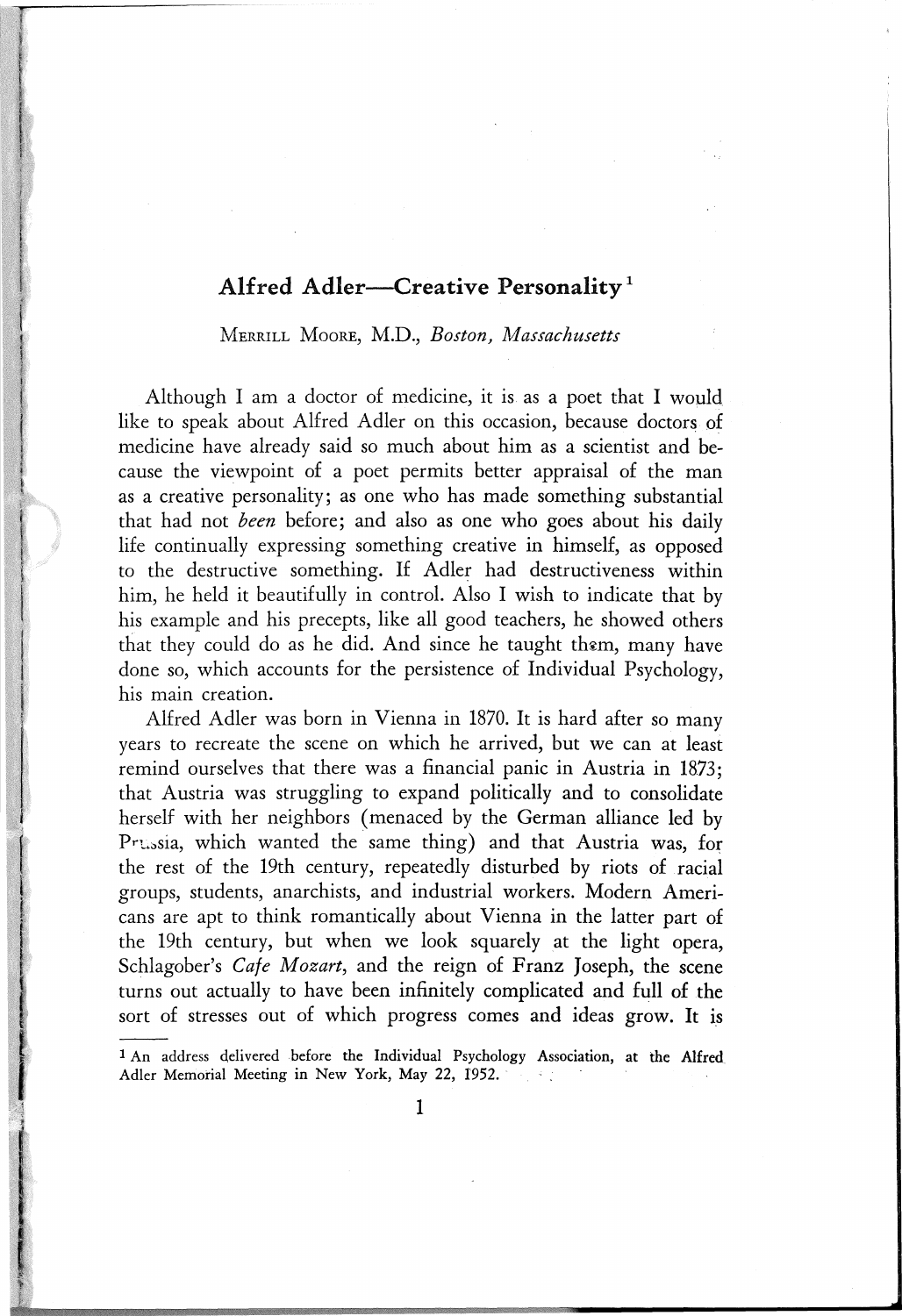perfectly clear that the ideas in the air did not fall on barren soil when they reached young Alfred Adler.

When he was born, the public was not psychologically minded; psychology was not particularly dynamic and people had never heard of the concept of the "inferiority complex."

Alfred Adler remedied much of that state of affairs by helping (along with Freud and Jung) to bring about a kind of gentle revolution whereby people generally today are psychologically-minded, and psychology is generally dynamic. Adler's part in this is accomplished through one fact: Alfred Adler is, or was, a creative personality. He was not content to allow the *status quo* to remain as it was. He remolded it, adding new· materials and his own intuition until we have Individual Psychology as it stands today.

Many years later, Adler wrote this about the creative processes: "Every great idea and every work of art owe their origin to the ceaseless workings of the human spirit that is ever creating afresh. Perhaps most people contribute a small share to these new creations; at the least they can accept them, preserve them, and turn them to account. It is here that the 'conditioned reflexes' may to a large extent have their part to play. For the creative artist they are only building material which his imagination uses to outstrip what has gone before. Artists and geniuses are without doubt the leaders of humanity, and they pay the penalty for their audacity, burning in their own flame which they kindled in childhood. (] *suffered-so I became a poet.'* Our improved vision, our better perception of color, form, and line we owe to the painters. Our more accurate hearing and, along with it, a finer modulation of our vocal organs we have acquired from the musicians. The poets have taught us to speak, feel, and think. The artist himself, in most cases violently spurred on in early childhood by suffering from all sorts of handicaps-poverty, abnormal sight, or hearing-and as a rule spoiled in some particular way, wrests himself free in his earliest childhood from his severe feelings of inferiority. Fiercely ambitious, he struggles with a too restricted reality in order to broaden it for himself and for others. He is the standard-bearer of an evolution that demands the surmounting of difficulties and raises above the average level the appointed child. Such a child usually suffers in a way suited for the attainment of a lofty goal."

Adler continues; "This oppressive but blessed variety of suffering, as we have long ago pointed out, is due to a more marked physical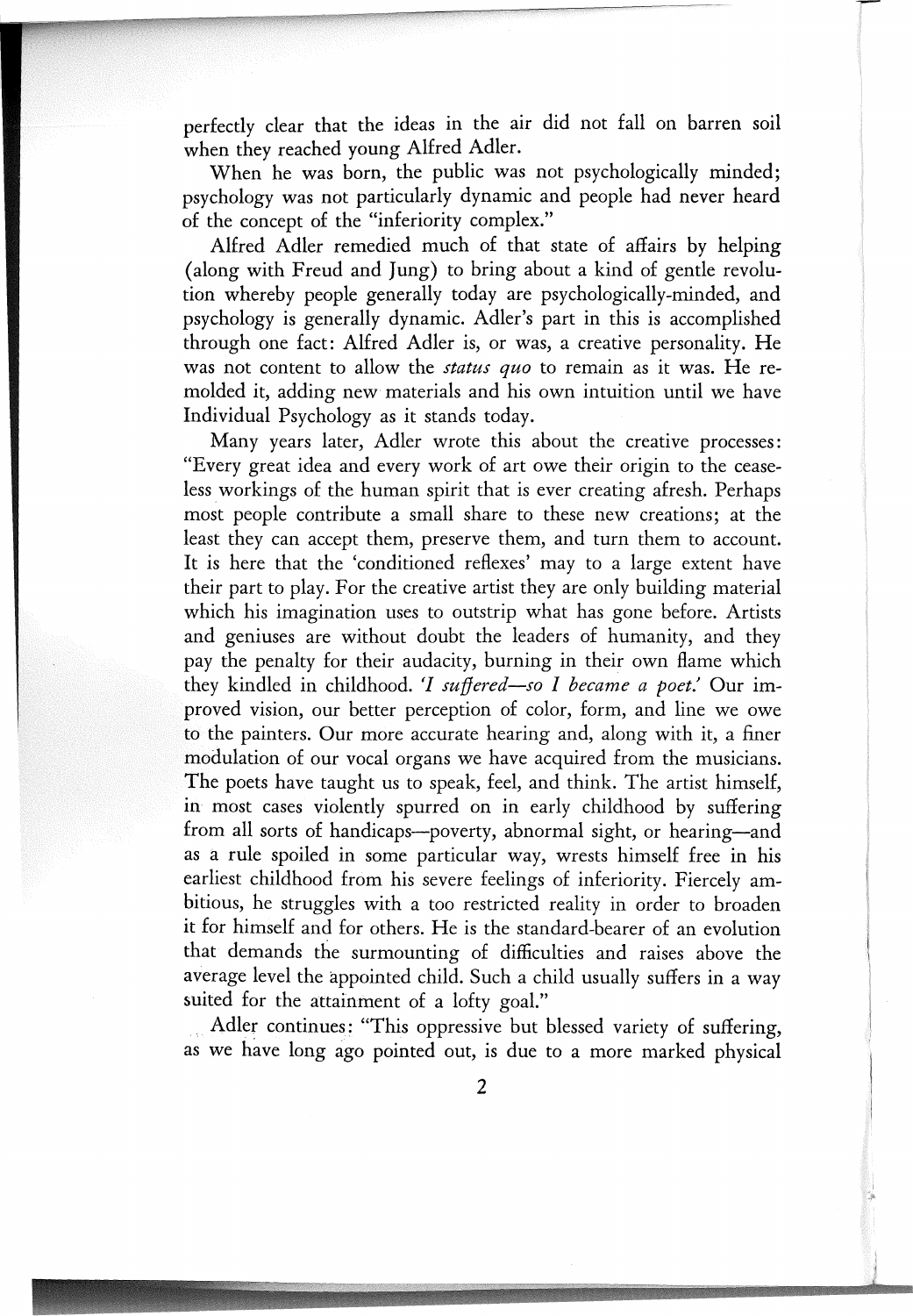liability to shock, a greater sensitiveness to the influence of external events. These variants very often prove to be inferiorities of the sensory organs in the person himself, or if not in him-since our means of research into the less important variants often fail us-in organ inferiorities inherited from his ancestors. It is in that quarter that we find the clearest traces of such constitutional inferiorities, which often lead to illnesses. They are minor variants which have also been a force behind the progress of humanity."

We can scarcely detach Adler from the world as we know it today or imagine what modern thought would be like if he had never lived; for so much of our present-day thinking is or rests upon his creation. When we read what he says, we may sometimes think, "Everybody knows that." Only when we stop and look back do we realize that everybody knows it because Adler taught it to everybody. This, one feels, is as he would have wished it. An inevitable liability of popularity is a certain amount of misconception, some over-simplification and a lack of universal appreciation of subtleties. Such. a book as *Understanding Human Nature* seems to have been built primarily as a general outline acceptable to people without specialized training. It does not aim at nuances. If we say that each of Adler's works is a gem with its own special characteristics, we may equate this work with a turquoise matrix-sturdy, attractive, wearable, productive and purchasable by almost everybody. It now sells in a pocket edition, paper bound, for thirty-five cents. This would make Alfred Adler very happy. For the cost of a few cigarettes the young man or woman can obtain the essence of his life's philosophy, tinged also with a strong feeling of the man himself, expressed as he expressed everything, in his very own words.

Again speaking poetically, *The Case of Miss R* seems to me to have an opalescent quality. The most extraordinary thing about this book is that its interest depends entirely on the interpretation of emotions and on Adler's literary skill, which causes each person in the story to emerge as a real entity. We feel that we would know them if we met them on the street. So deep and infectious is Adler's sympathy for the human race in general and for Miss R. in particular that we find her, when interpreted by him, a tremendously interesting and even rather appealing person, in spite of her long list of inconvenient symptoms. Alfred Adler liked people; he was never immured behind his own prejudices. So far as I know, he never had any prejudices.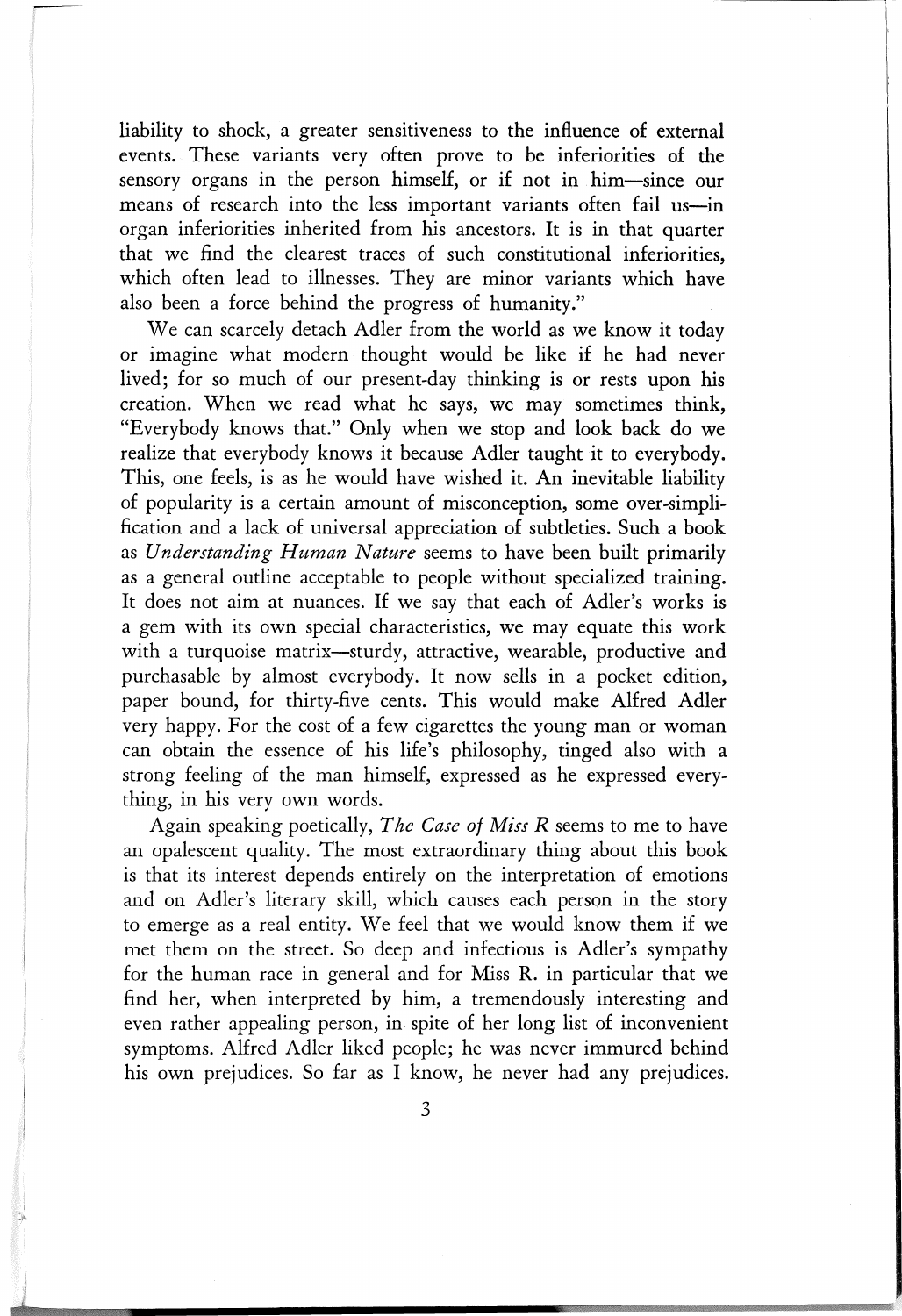Alfred Adler was the personification, the human embodiment of the open mind and the open heart. The literary device of using Miss R's own written story interspersed with Adler's comments on the material is an extremely effective one. His little essays rounding out his ideas are welcome and illuminating and so closely knit with the rest of the material that it is only when one stops for breath that one realizes they are really excursions into the abstract. Adler uses his "asides" as platters for his juiciest intellectual meat, in much the same way that Bernard Shaw uses the prefaces of his plays. If Adler had not been what he was, he could easily have been a fine novelist. He had the same feeling for humankind that Tolstoy had, but what a great loss it would have been not to have had him as a doctor. Whether or not we agree with all of Adler's interpretations, we cannot but· recognize that his relation to the patient is wholesome, constructive and level headed in a completely calm and friendly way. The interpretations are. shrewd. When Miss R. complains, "But I wanted to become healthy," Adler comments, with his usual shrewdness, "That wish is proof that she is sick-therefore we advise that she renounce the wish."

The pearl of his collection, I believe, is *Social Interest: A Challenge To Mankind.* It is luminous, mellow and has depths still only dimly seen. Adler is true to his own conviction that truth is to be found in motion rather than in form (or "moulded movement"); so in the farther reaches he suggests but does not insist. This is the part of the true philosopher and of the scientist as well. He frequently says things like this: "Up to now my experience has taught me-". His sweep of recognition of cosmic realities would be almost overpowering except for the fact that he offers it to us in such a reassuring way. Adler's prose here leaves behind its coffee-house coziness and takes on a swing like the surge of empire. In this book we survey, too, Adler's practical, dignified, pervasive philosophy, as he had developed it by the end of his life. He kept working on it as a living creation; and it was such a yeasty dough that it is still rising.

Adler's general principles are too well known for me to presume to outline them here, but I think that several of the ideas underlying his approach are so well expressed by him as to bear repeating. He says, "Psychic life is a complex of aggressive and security-finding activities whose final purpose is to guarantee continued existence on earth for the organism and to continue his development," and "Our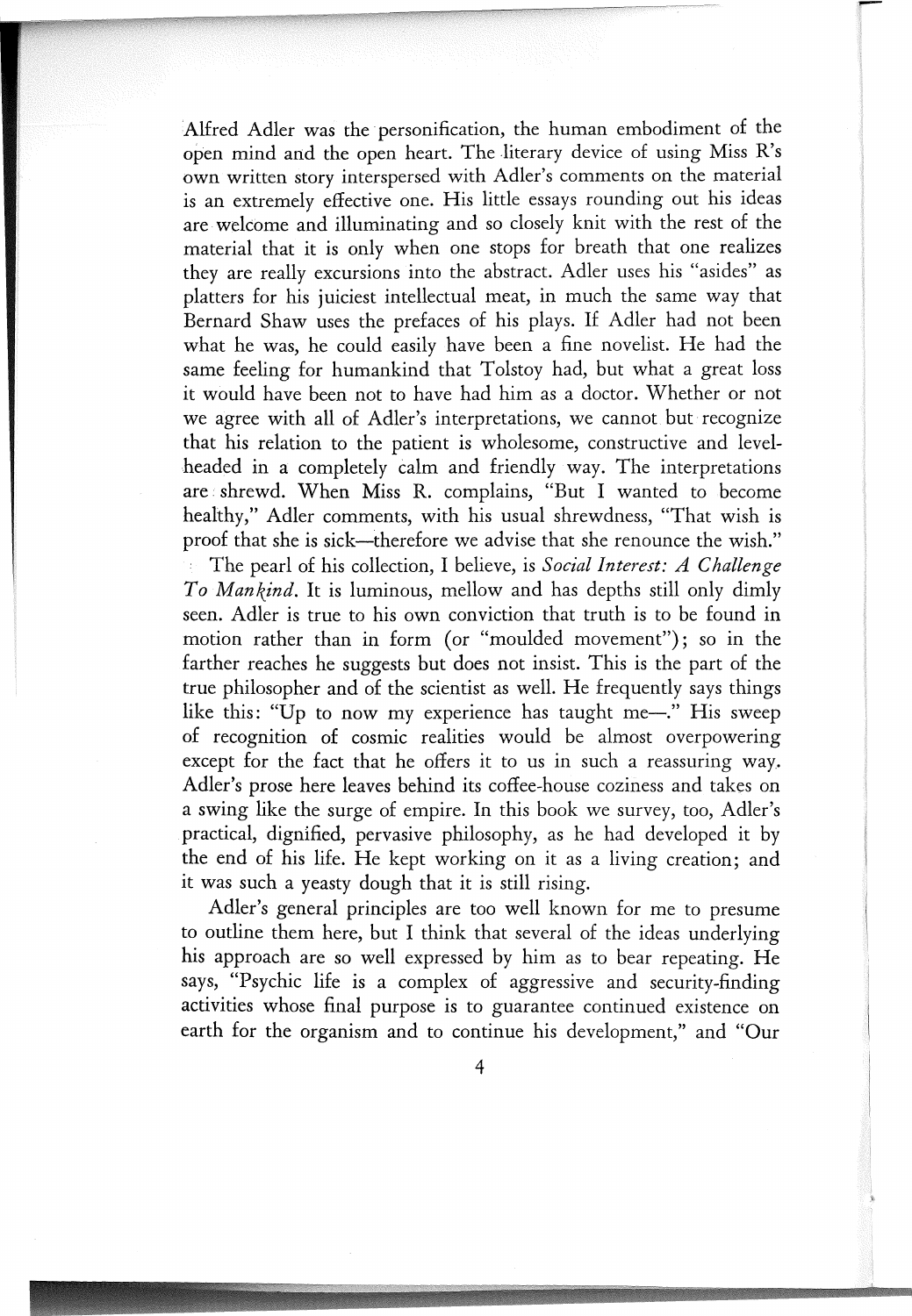sole recourse is to assume the logic of our group life as it exists on this planet as though it were an ultimate absolute truth."

And he lays the cornerstone of the doctor-patient relationship in this way: "Transforming a human being demands optimism and patience and especially the exclusion of personal vanity since the individual to be transformed is not in duty bound to be the object of another's vanity."

Adler has his own epigrammatical style, unlike any other I have ever encountered. Always, he can speak better for himself than we can speak for him. He says, for instance: "The neurotic makes large use of whipped-up emotions." His use of words in explaining neurosis is pat and fitting. He describes it as "the exploiting of the experience of shock for the protection of the threatened nimbus." Concerning the "yes, but,'" phrase, he says further, "In the 'yes' there is the recognition of social feeling; in the 'but' the retreat and the means of securing it." I feel that no one else has given us such a simple, satisfying and dynamic description of this deeply ambivalent attitude so common to many human beings.

Oscar Wilde, also a master of epigram, said many things that sound clever in the same way, but they were never so profound as Adler's "It is often the most disastrous thing in the world to be right; wrong can spring from it." Or "The task of memory is to devour and digest impressions" or "Man knows more than he understands" or "Everything can be something else as well." Adler's use of 'simile and metaphor is a positive delight. He says, for example, "In the interpretation of a dream, one should only go so far as to let the patient understand that, like Penelope, he unravels during the night what he has woven during the day." And "Her sickness is a danger sign which says 'take care' and she was shown how she was a prisoner within the cage of her own unconscious behavior"; and "They walk as though under pressure, bent over, so that nobody can mistake the heavy load under which they move. They remind us of those Karyatids who supported Greek temples, and spent their whole life holding up porticos." And "Rules of Communal life are just as self-explanatory as rules of climate." And "Time is the chief enemy of the neurotic" and "She gathers reasons like a bee honey in order to shirk" and "The ghost (seen by a psychotic patient who felt himself a failure) was the savior of his self-esteem."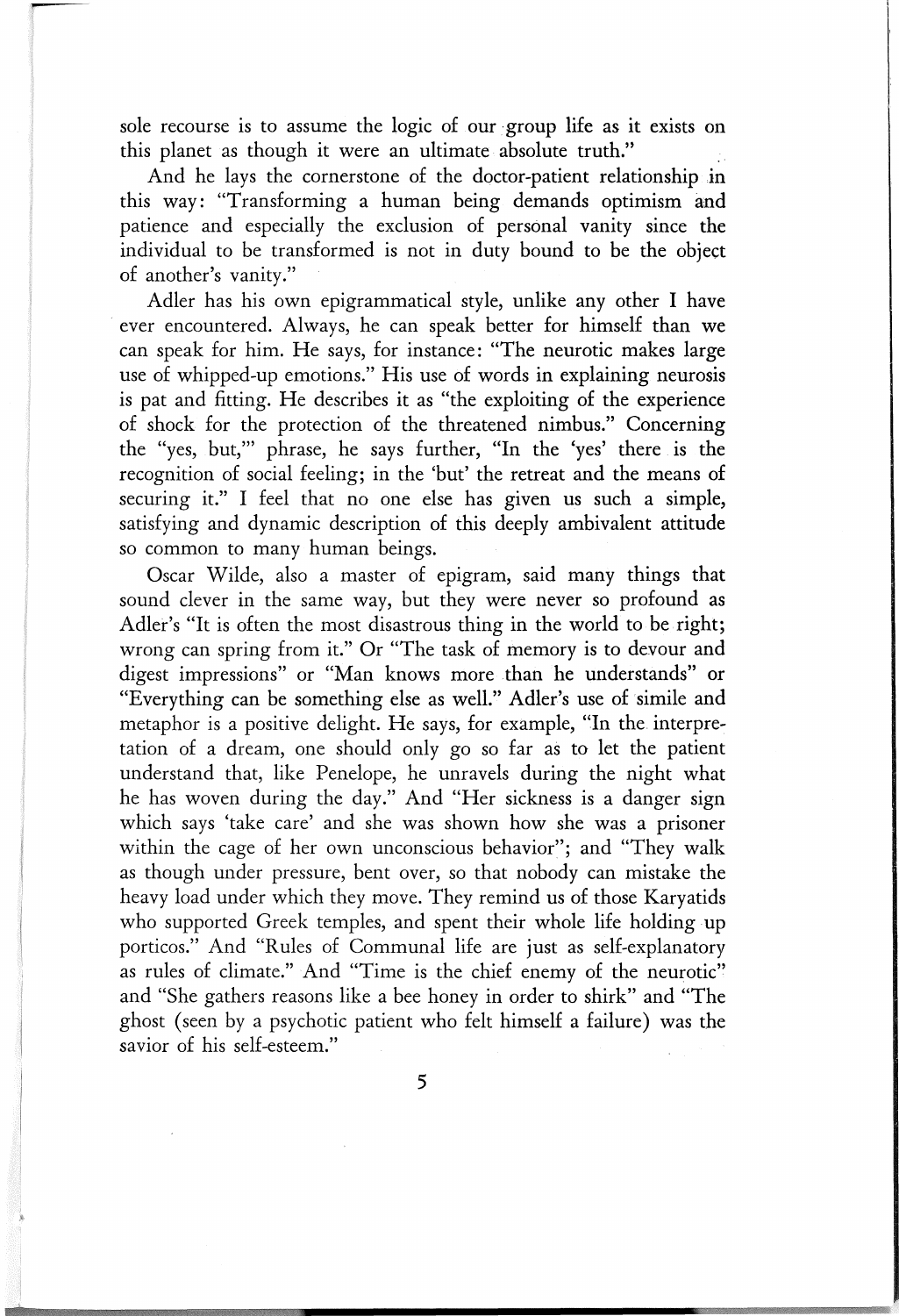Adler's way of putting things in general has a characteristic pungency and pithiness. About sleep he says, "Even the dreamer often knows that he is dreaming and· the person asleep, be he ever so far withdrawn from reality, seldom falls out of bed." And "But sleep is no· brother to death." He says, too, "In his attempt to combat the symptom, the patient assumes the right to produce it, and arguing according to his own private logic becomes at the same time judge, complainant, and defendant." Also, "We have seen people who give the impression of competing with themselves in the degree of sorrow they can show." And "Neurotics look on suffering as an entity in itself" and "It has the same effect on me whether a poisonous snake is actually approaching my foot or whether I merely believe it is a poisonous snake." "We receive and act according to a reflected (subjective) idea of the world." And-my favorite of them all-"Character is a social trait. It would make very little difference what sort of character Robinson Crusoe had."

Adler shows his delightful (and never mean) sense of humor when he remarks, "When we now leave rightly the ground of absolute certitude, on which so many psychologists bustle about-"; his use of anecdote helps to make his books pleasant reading and brings his philosophy into high relief. Speaking of a false imitation of social interest, Adler tells the following story:

"An old lady, while attempting to board a street car, slipped and fell into the snow. She could not arise and a number of people hurried past her without noticing her plight until a man stepped to her side and helped her up. In this moment another man who had been hidden somewhere jumped to her side and greeted her chivalrous savior with these words, 'Thank God! I have found a decent man. I have been standing here for five minutes, waiting to see whether someone would help the old lady up. You are the first one to do it.'"

In this way, he used words as well as actions to effect bonds between himself and other people. He points out in *Understanding Human Nature* the obverse side of this idea that a talent for speech and languages depends on secure contact with people. He also says regretfully, "Hate and cruelty may sometimes exist in an artist who ought to stand close to humanity, if he wishes to create valid art." I believe this implied criticism could well apply to many artists practising today in all departments of artistic activity. Adler says that "imagina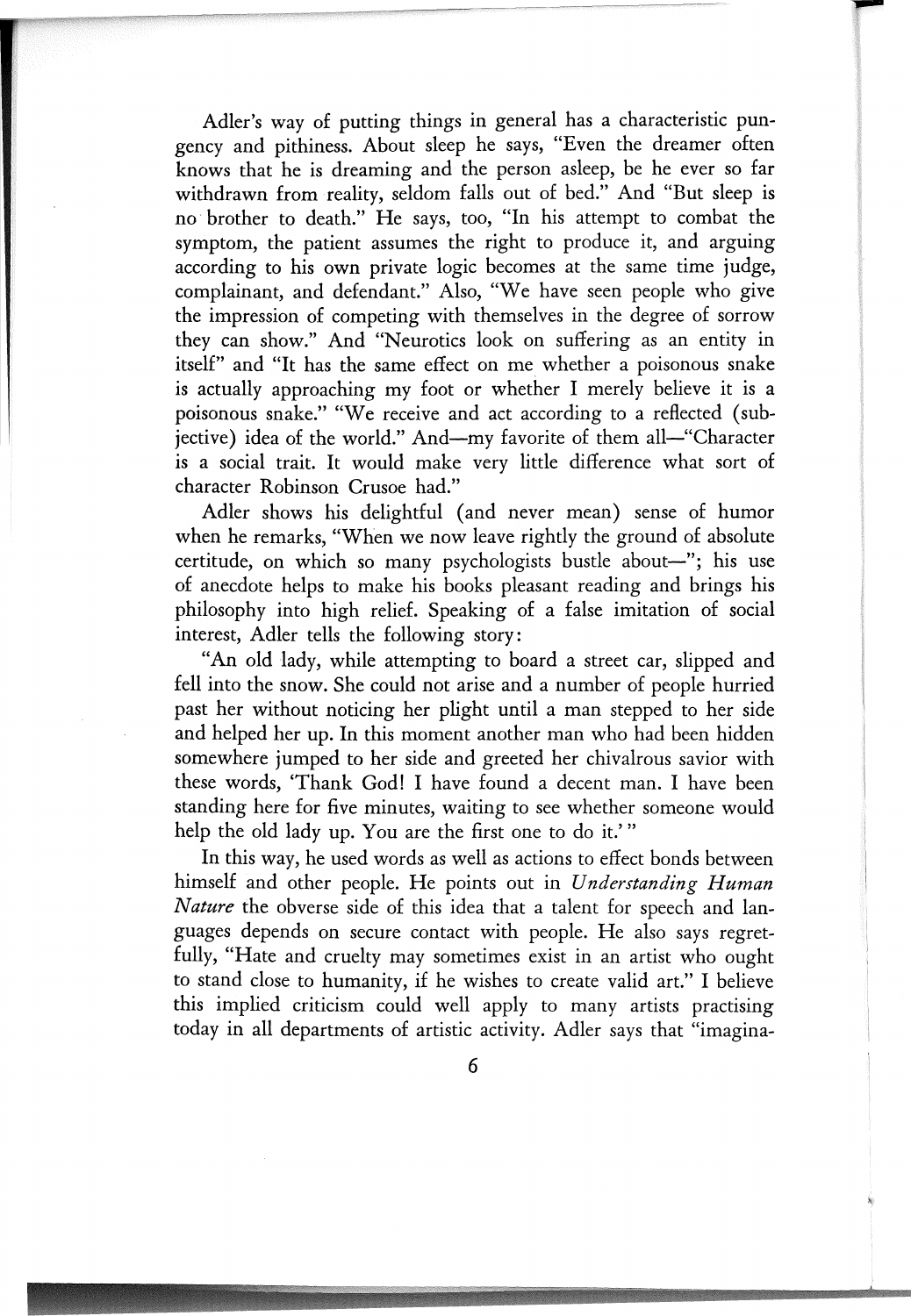tion is reproduced perception; another evidence of the creative faculty of the soul. The product of imagination is not only the repetition of a perception which in itself is a product of the creative power of the soul, but it is an entirely new and unique product built upon the basis of perception, just as the perception was created on the basis of physical sensations." About imagination he also says "Imagination, by rousing expectant feelings and emotions, has the same effect as the opening of the throttle of a motor car; the activity is increased."

Adler seems to feel that creativeness is linked to the kind of freedom that ideally exists in children, and indeed his own great strength seems to lie in his child-like power of directness to which is added his adult power to generalize and to evaluate. About children he says "One must not forget that children are initially not as stupid as many adults have unfortunately become." And his great gem: "Children are the victims of their incessant mothers and their infrequent fathers." He will live in that sentence. And, "The value thus assigned to rules -the stronger emphasis laid on. flexibility and on empathy with shades of difference-has every time strengthened my conviction with regard to free creative power of the individual in his earliest childhood, and his restricted power in later life, when the child has already adopted a fixed law of movement for his life."

Adler recognizes that even early in life one may look forward to an ultimate rather than an immediate social contribution. He says for example, "Solitary occupation should be encouraged in so far as it allows an outlook on future social enrichment. Owing to the nature of certain activities, they can only be exercised and carried out at a distance from other persons; but this by no means detracts from their communal character." And, "Sometimes the path narrows with advance. This is justified in the case of artists who are concentrating on broader contribution."

Adler seems to believe that the second basis and the final spur to creativeness (as indeed to any progress) is the feeling of inferiority. On this subject, he says that the un-do-gooders are useful, too, because they spur on constructive people. "They contribute to the creative feeling of inferiority." This, I believe, is the heart of his conviction.

After having discussed the disadvantages with which humans (compared to other animals) are endowed, he goes on to say, "Who can seriously doubt that the human individual treated by nature in.